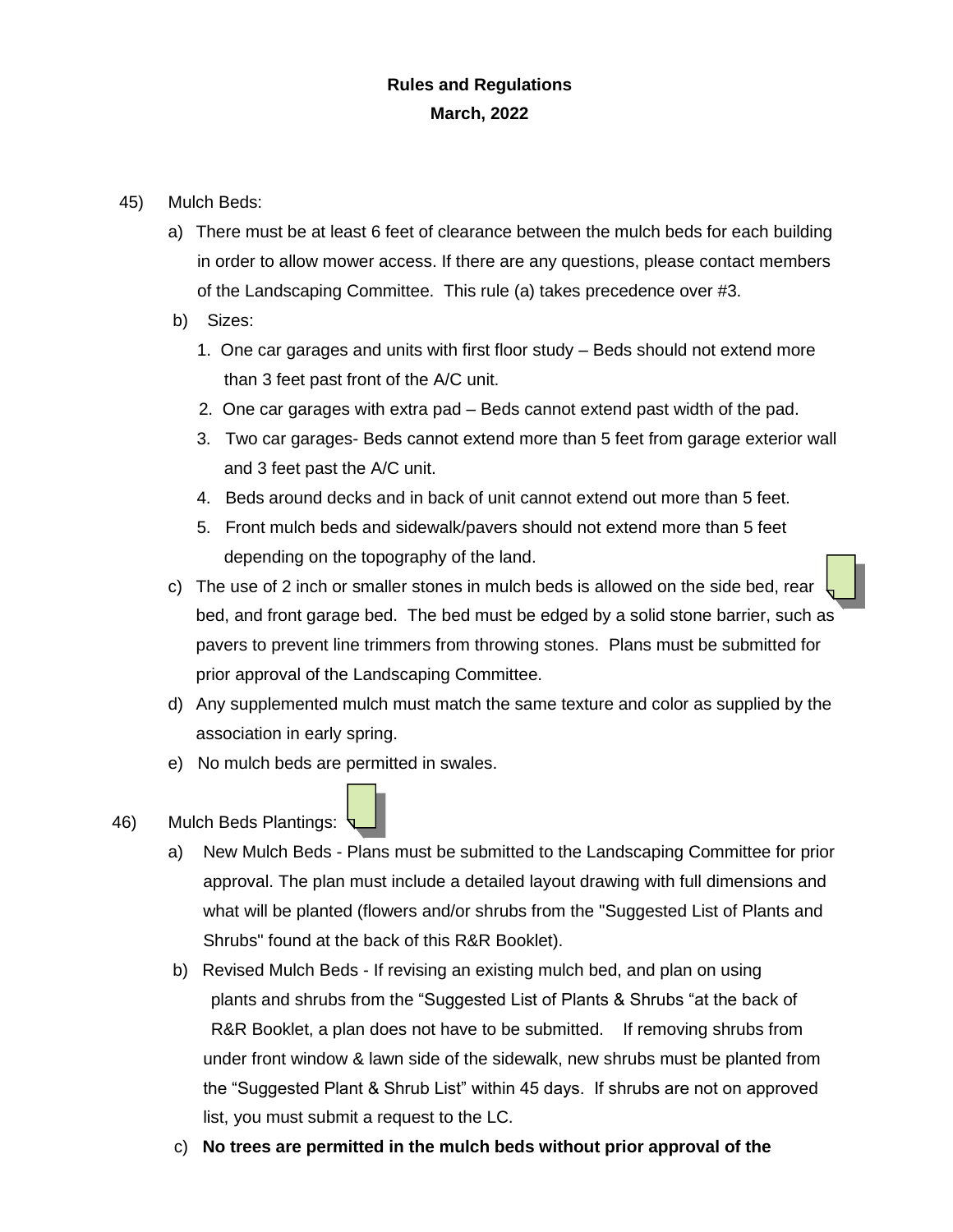**Landscaping Committee.** Requests for trees to be planted in mulch beds will be considered based upon the full-growth height and width of the trees.

- d) No fences, fountains, waterfalls, ponds, hot tubs or structures of any type are permitted on the patios/decks, in the mulch beds or the common areas.
- 47) Maintenance of Mulch Beds:
	- a) Unit owners are individually responsible for the pruning and weeding of the various plantings surrounding their unit. (Preen works well as a pre-emergent for weeds.) All plants must be inside the beds and maintained within the bed.
	- b) Any debris that falls from or is blown into common areas from plants in mulch beds must be picked up and removed from the common area by the resident of the unit owner. Such debris must be disposed of and not discarded onto property adjacent to TVAS community borders.
- 48) Front windows must be kept clear of any growth from flowers, shrubs and trees in mulch beds. Window boxes are not permitted in front windows.
- 49) Plantings in Common Areas:
	- a) No trees, shrubs, bushes or flowers may be planted in common areas without Landscaping Committee approval.
	- b) Unit owners who wish to replace dead trees in common areas may do so with the same variety as the original planting, and at their own expense. Requests to do such plantings must be submitted for prior approval of the Landscape Committee.
- 50) Garden Ornaments:
	- a) Ornaments must be placed in the mulch beds. No ornament may exceed 3 feet in height.
	- b) Shepherd's hooks used as support for plants may be placed in mulch beds, except in the front window area of the unit. Shepherd's hooks should be black in color and no taller than 8 feet. Plants suspended from the hooks shall not hang over driveways, walkways, or intrude in the lawn areas to interfere with mowers. Dead or dying plants must be removed from the hooks.
	- c) Trellis used as support for plantings may be placed in the mulch bed along the side and back of the unit and adjacent to the garage. Trellises may not be placed in the road-front portion of the unit which is parallel to the street. A trellis can be natural wood painted almond, black, or the color of the adjacent siding; and shall be no more